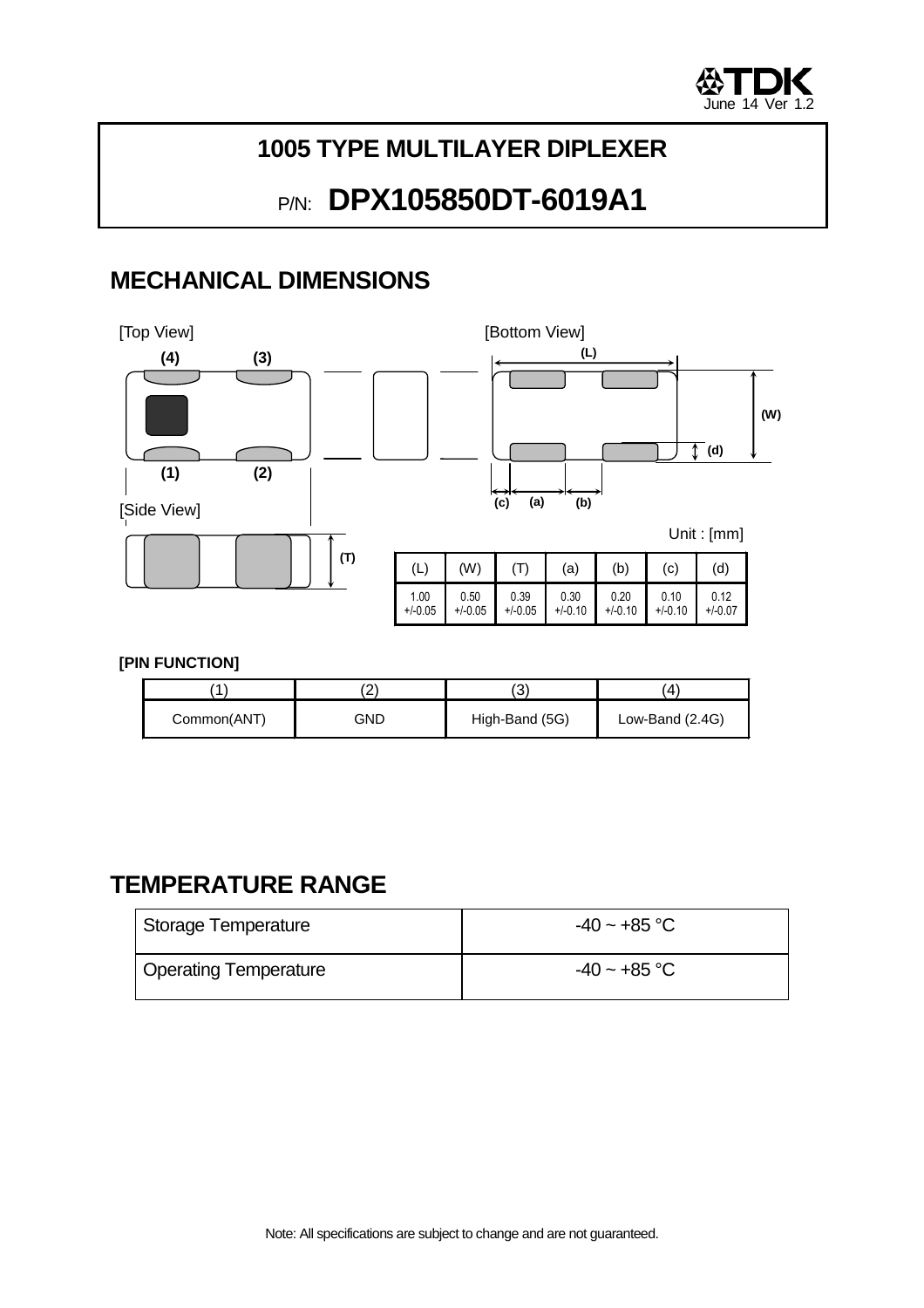

## **ELECTRICAL CHARACTERISTICS** (Ta= +25 ± 5 °C)

#### Low-Band

| Parameter                           | Freq. (MHz) | Specification    | Sample Typ. | Unit |
|-------------------------------------|-------------|------------------|-------------|------|
| <b>Insertion Loss</b><br>Ta=+25deqC | 2400-2500   | $0.50$ max       | 0.30        | dB   |
| Attenuation                         | 4800-6000   | $18 \text{ min}$ | 24          | dΒ   |
|                                     | 7200-7500   | $15 \text{ min}$ | 21          | dB   |
| <b>Return Loss</b>                  | 2400-2500   | $10 \text{ min}$ | 18          | dΒ   |

#### High-Band

| Parameter             | Freq. (MHz) | Specification     | Sample Typ. | Unit |
|-----------------------|-------------|-------------------|-------------|------|
| <b>Insertion Loss</b> | 5150-5850   | $1.5 \text{ max}$ | 1.04        | dB   |
|                       | 700 - 2025  | 27 min            | 37          | dВ   |
|                       | 2400-2690   | 35 min            | 40          | dB   |
| Attenuation           | 3500-3700   | $10 \text{ min}$  | 14          | dВ   |
|                       | 7250-7800   | $11 \text{ min}$  | 15          | dВ   |
|                       | 10300-11700 | 20 min            | 28          | dB   |
| <b>Return Loss</b>    | 5150-5850   | 10 min            | 15          | dB   |

#### Common Port

| Parameter          | Freq. (MHz) | Specification    | Sample Typ. | Unit |
|--------------------|-------------|------------------|-------------|------|
| <b>Return Loss</b> | 2400-2500   | $10 \text{ min}$ | 19          | dВ   |
|                    | 5150-5850   | $10 \text{ min}$ | 14          | dB   |

\*We recommend to terminate for all port with 50ohm at all times.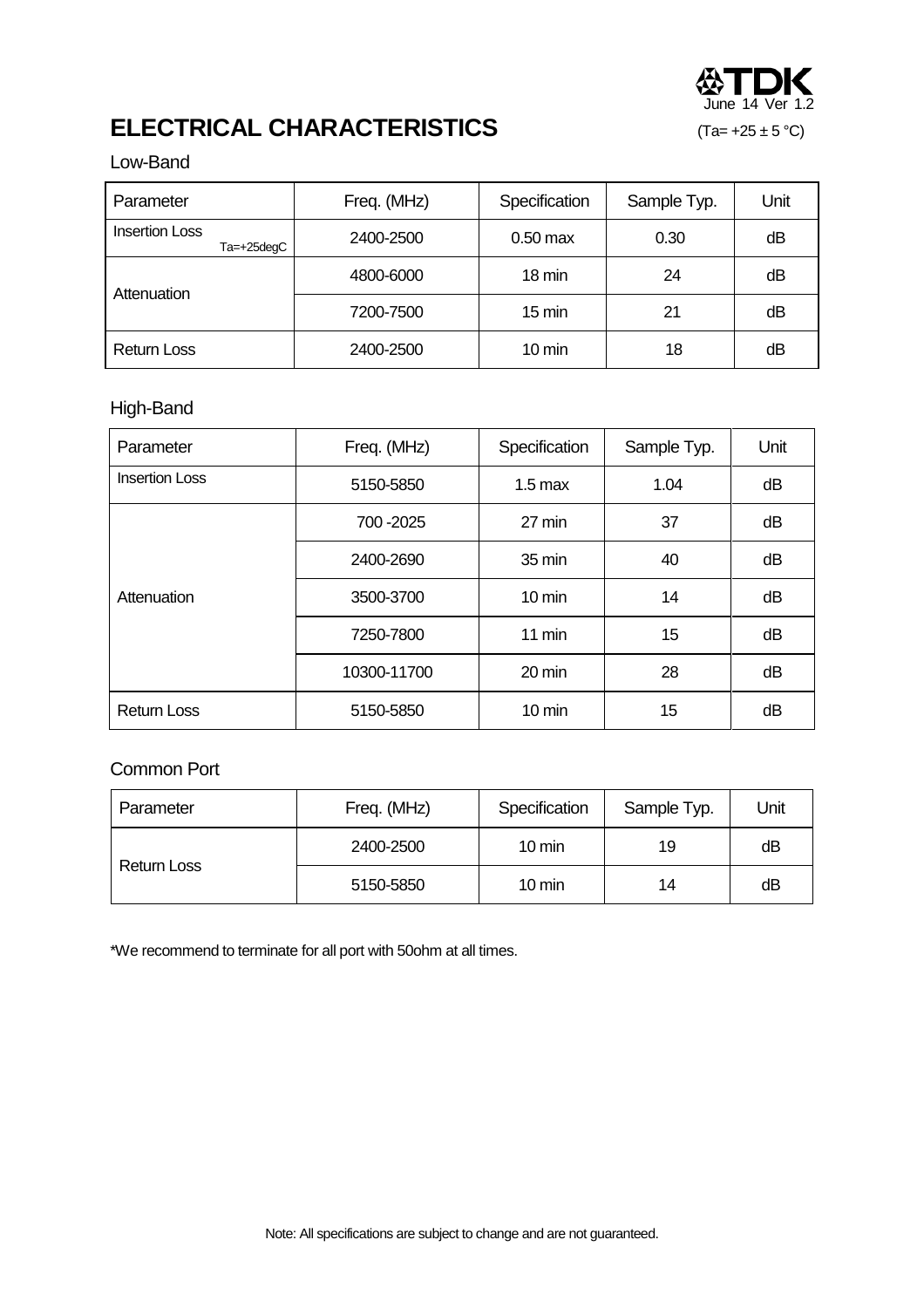

### **FREQUENCY CHARACTERISTICS**

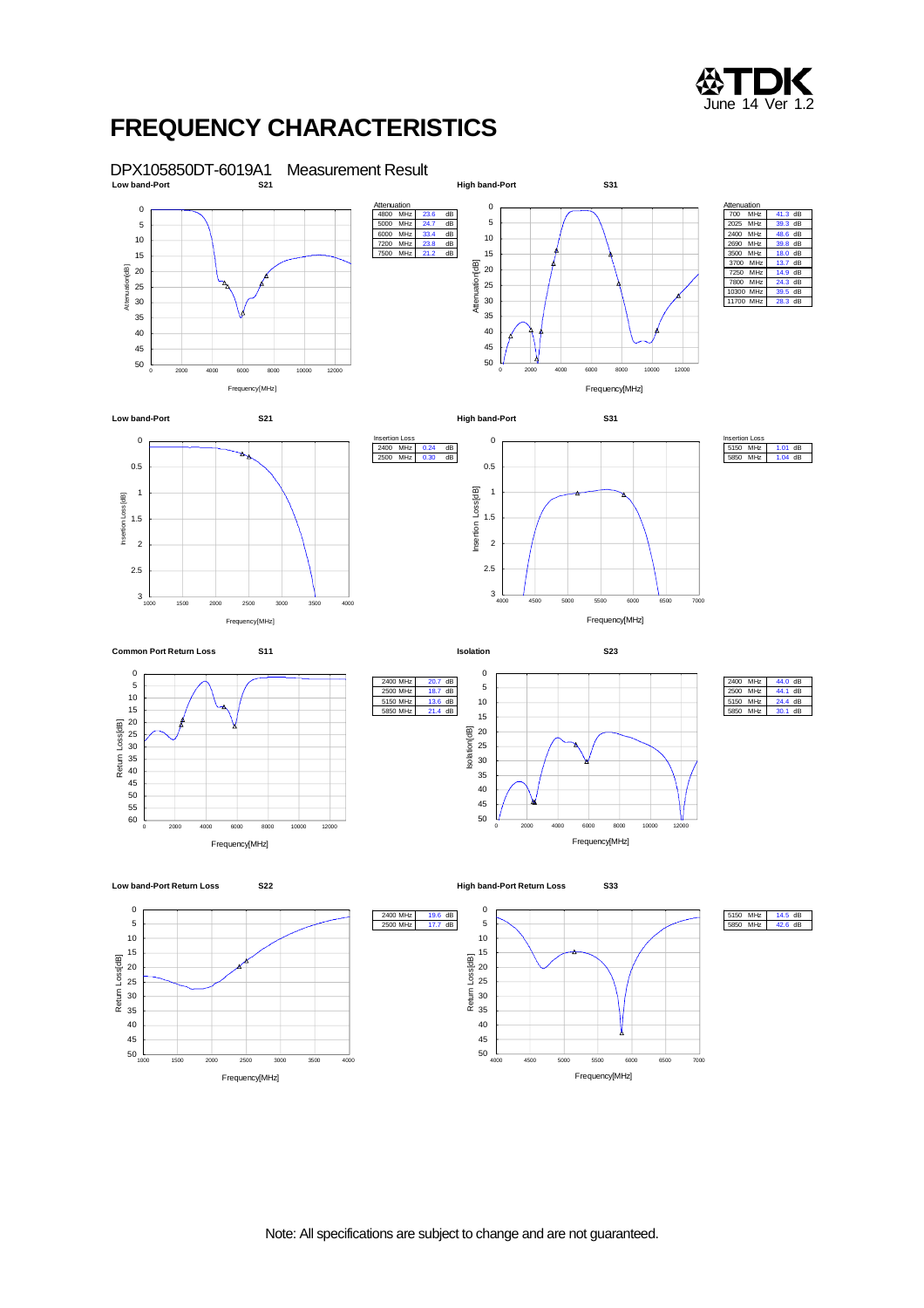

## **LAND PATTERN**



### **EVALUATION BORD**



\* Line width should be designed to mach 50 ohm characteristic impedance depending on PCB material and thickness.